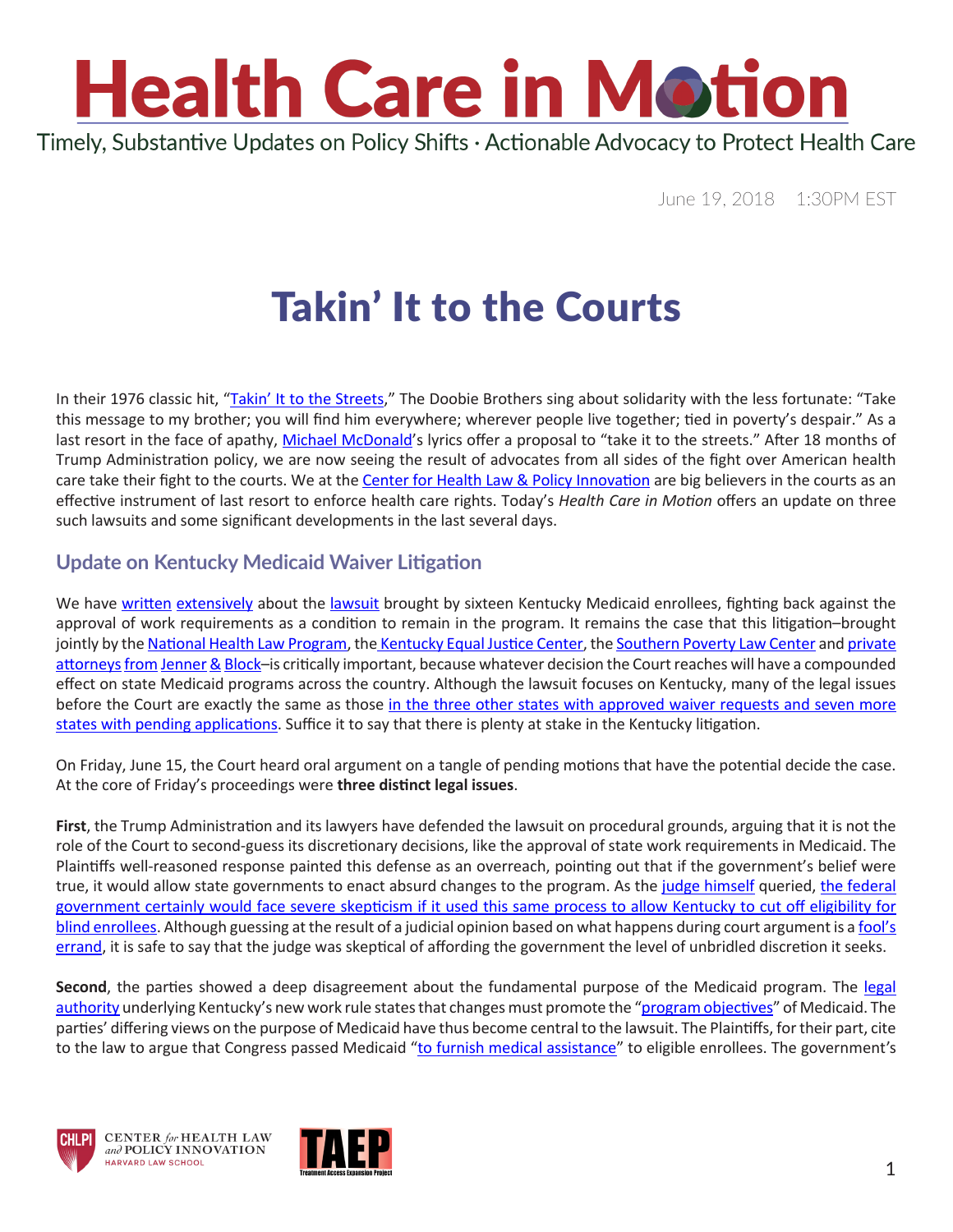# **Health Care in Motion**

response is deliberately confusing. First, it argues that Medicaid's purpose is not just to provide health care coverage, but [more generally to improve the health of its enrollees](https://www.medicaid.gov/medicaid/section-1115-demo/community-engagement/index.html). From there, the government cites some [academic](https://assets.publishing.service.gov.uk/government/uploads/system/uploads/attachment_data/file/214326/hwwb-is-work-good-for-you.pdf) [studies](https://www.ncbi.nlm.nih.gov/pubmed/24556535) purportedly showing that people who work generally have better health outcomes. Putting these separate statements together, the government says that Kentucky's proposal is consistent with Medicaid's purpose because the requirement of work will *cause* its enrollees to have better health outcomes. As the Plaintiff's advocates have pointed out, the government's logic here is faulty. [Playing basketball doesn't cause you to be tall, even if a survey of professional basketball players reveals](https://www.facebook.com/NHeLProgram/videos/10156050416164900/)  [that most of them exceed average height](https://www.facebook.com/NHeLProgram/videos/10156050416164900/). The Court must now determine whether the government's preference for work requirements serves the objectives of Medicaid, or whether instead it is a method to slash enrollment in the program drastically and thus promote the budget-cutting goals of those currently in power.

And this brings us to the **third** and most dramatic theme to emerge from Friday's court hearing. The government's argument that work requirements are targeted at improving the health outcomes of Medicaid enrollees is belied by Governor Matt Bevin's [express threat](https://www.courier-journal.com/story/news/politics/2018/01/16/kentucky-medicaid-bevin-plan-courts-approve-lose-care/1036514001/) to withdraw from Medicaid expansion altogether if he loses in court. This tactic, which one [legal](https://twitter.com/nicholas_bagley) [observer](https://twitter.com/nicholas_bagley) likened to the [height of absurdity](https://en.wikipedia.org/wiki/Cheeseface#/media/File:Natlamp73.jpg), belies the assertion that the work requirements are anything other than pretext to reduce Medicaid spending. And that is the decision that now lies in the Court's hands–will it permit the Trump Administration and like-minded state officials to transform Medicaid away from a health care coverage program and into a far smaller and unrecognizable package of job and training requirements?

The Court is set to rule before the new rules' July 1 effective date.

#### **Trump Administration: Defend Federal Law? No Thanks!**

Health care stakeholders were somewhat alarmed by a recent brief filed by the U.S. Department of Justice (DOJ) in the lawsuit brought by several states' Attorneys General challenging the constitutionality of the Affordable Care Act (ACA). In a rare move, the DOJ [announced](https://www.washingtonpost.com/national/health-science/trump-administration-wont-defend-aca-in-cases-brought-by-gop-states/2018/06/07/92f56e86-6a9c-11e8-9e38-24e693b38637_story.html?utm_term=.a1d6fd0aac7f) that it will not defend the validity of a federal law.

In 2012, the Supreme Court [declared](https://www.oyez.org/cases/2011/11-393) the individual mandate of the ACA to be constitutional, because the mandate qualifies as a valid exercise of Congress's taxing power. In 2018, as part of the new [tax reform law,](http://fortune.com/2017/12/20/tax-bill-individual-mandate-obamacare/) Congress changed the penalty for non-compliance with the individual mandate to \$0, beginning in 2019.

As a result, twenty Republican states, led by Texas, [filed](https://www.politico.com/story/2018/02/26/20-state-sue-over-obamacare-again-425825) a lawsuit alleging that this change invalidated the entirety of the ACA. In particular, they argue that the individual mandate is "inseverable" from the community rating and guaranteed issue provisions, all of which are essential elements of ACA. Together, these provisions prohibit insurers from denying coverage or imposing prohibitive premiums on individuals living with preexisting conditions. In May, the Court allowed [16 Democratic](https://www.healthaffairs.org/do/10.1377/hblog20180517.968731/full/) [states](https://www.healthaffairs.org/do/10.1377/hblog20180517.968731/full/), led by California, to join the lawsuit and defend the ACA.

On June 7, despite a longstanding bipartisan tradition to defend federal law, the DOJ [announced](https://www.justice.gov/file/1069806/download) that it will not defend these key provisions. Instead, in its [brief](https://www.justsecurity.org/wp-content/uploads/2018/06/ACA.Azar_.filing.pdf) the DOJ called on the court to invalidate the community rating and guaranteed issue provisions, siding with the Republican states to assert that these two provisions are unconstitutional without a meaningful individual mandate. In a [letter](https://www.justice.gov/file/1069806/download) to House Speaker Paul Ryan, Attorney General Jeff Sessions explained, "Outside of these two provisions of the ACA, the Department will continue to argue that [the individual mandate] is severable from remaining provisions of the ACA." Following the Trump administration's announcement, the coalition of Democratic Attorney Generals [filed](https://www.healthaffairs.org/do/10.1377/hblog20180608.355585/full/) a response the next day.





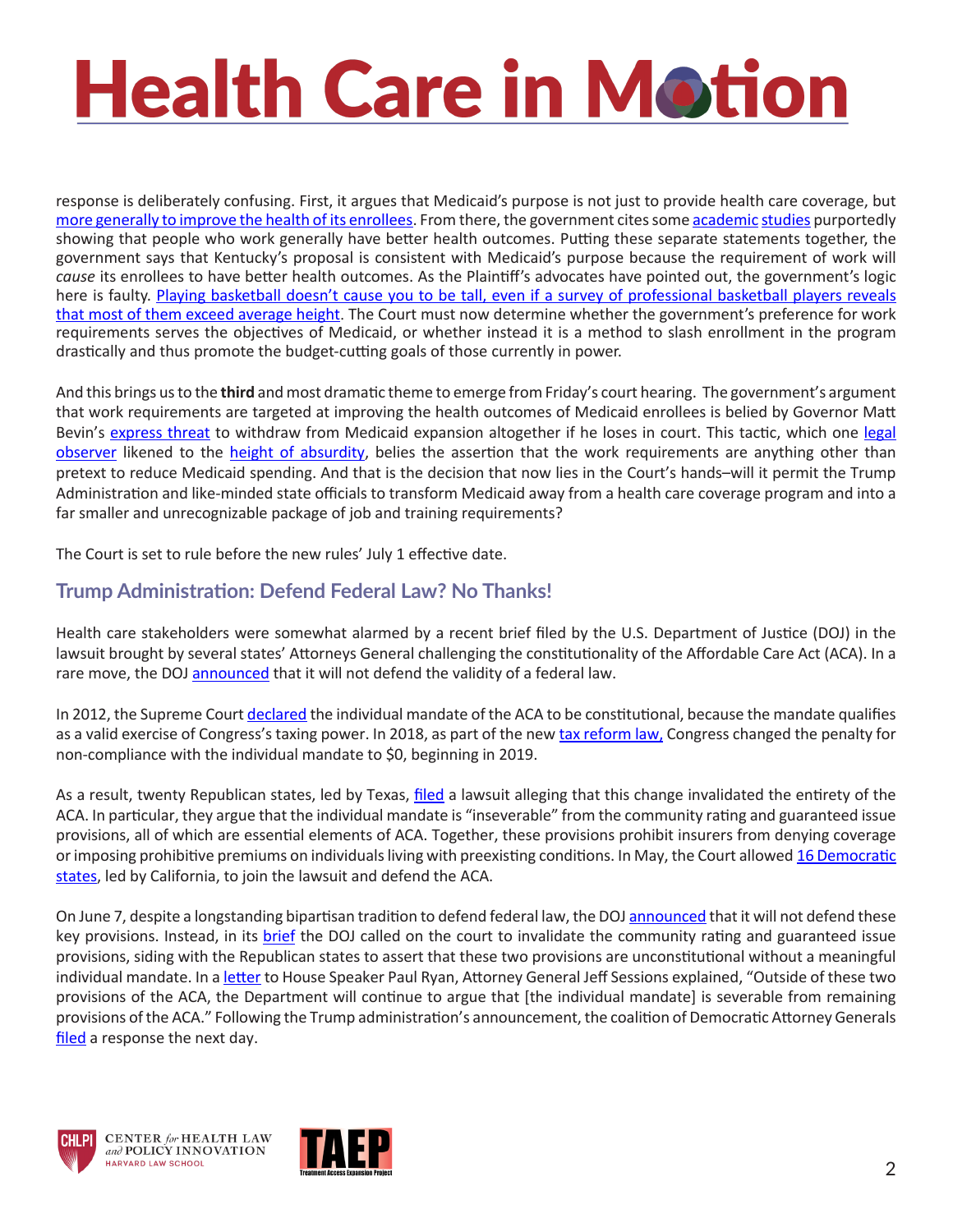# **Health Care in Motion**

The DOJ's move reinforces that the Administration's ultimate goal is to continue to chip away at the ACA. If the DOJ's position wins the day, key provisions of the ACA that protect people living with chronic health conditions will no longer have the force of law. About [27% of American adults](https://www.kff.org/health-reform/press-release/an-estimated-52-million-adults-have-pre-existing-conditions-that-would-make-them-uninsurable-pre-obamacare/) under age 65 have health conditions that would leave them virtually uninsurable without the ACA's consumer protections. The immediate impact of the lawsuit is likely to be limited to premium hikes. During the pendency of the lawsuit, the ACA protections being challenged will remain in place. However, the additional uncertainty surrounding the ACA, the elimination of individual mandate penalties, and the efforts by the Administration to allow [non-ACA compliant coverage](http://familiesusa.org/product/association-and-short-term-health-plans-lose-lose-proposition) can all contribute to significant increases in premiums as younger and healthier people are incentivized to leave the ACA's Marketplaces. Given the flimsy legal theory the DOJ is supporting, it is possible that this is the only goal in mind.

The DOJ argues that the two provisions (i.e., community rating and guaranteed issue) are inseverable from the individual mandate. In other words, if the individual mandate is eliminated, so too must community rating and guaranteed issue protections. On the issue of severability, congressional intent is highly dispositive in the courts. If part of a law is found to violate the Constitution, courts usually limit their ruling to only invalidate that specific portion of the law as opposed to the entire legal scheme. This reinforces separation of power principles–the judicial branch will avoid invalidating as much of the congressional branch's work as possible.

Congress is free to alter any portion of the law as it sees fit, and did just that when it zeroed out the individual mandate penalty. If Congress wished to also repeal the ACA's community rating and guaranteed issue provisions, or any other part of the ACA, it would have done so. However, Congress repealed the individual mandate but intentionally left other parts intact. For the DOJ to ignore congressional intent and argue otherwise is to disregard the executive branch's constitutional duty to take care that the laws be faithfully executed.

In fact, the DOJ's arguments are so far off from normal course that three DOJ attorneys [withdrew](http://www.nbc-2.com/story/38409622/doj-attorney-resigns-after-justice-stops-defending-key-obamacare-provisions) from the case just hours before the brief was filed, and one of these attorneys later decided to resign over the decision. This mass departure from the case is telling as to the apparent weakness of the DOJ's legal arguments. While the case has a long way yet to go before anything is final, we will keep readers updated as things develop further.

#### **Marketplace Insurers at Risk**

Last, we wanted to provide a brief summary of a court case involving ACA insurers going after the federal government for money they believe they are owed. The ACA itself goes to great lengths to entice health insurance companies to participate in its Marketplaces. Among these incentives was [a temporary provision](https://www.law.cornell.edu/uscode/text/42/18062) that told such companies the government would institute "risk corridor" adjustments for the first three years of the program. Because the Marketplaces were so new, these adjustments were meant to cushion the blow if insurers ended up paying out more claims than their actuarial predictions assumed, and conversely, to claw back excess revenue from insurers who set their premiums too high.

Problems first developed when risk corridor adjustments became a [political football](https://www.nytimes.com/2015/12/10/us/politics/marco-rubio-obamacare-affordable-care-act.html), labeled as "insurer bailouts" in the long build-up to the 2016 election. The ACA itself created no independent source of money to fund these payouts. Because Congress had control over the appropriations necessary to fund risk adjustment payments, and because prevailing electoral winds supported proposals to destroy the ACA, the full amount due under the original formula was not forthcoming. Insurers balked.